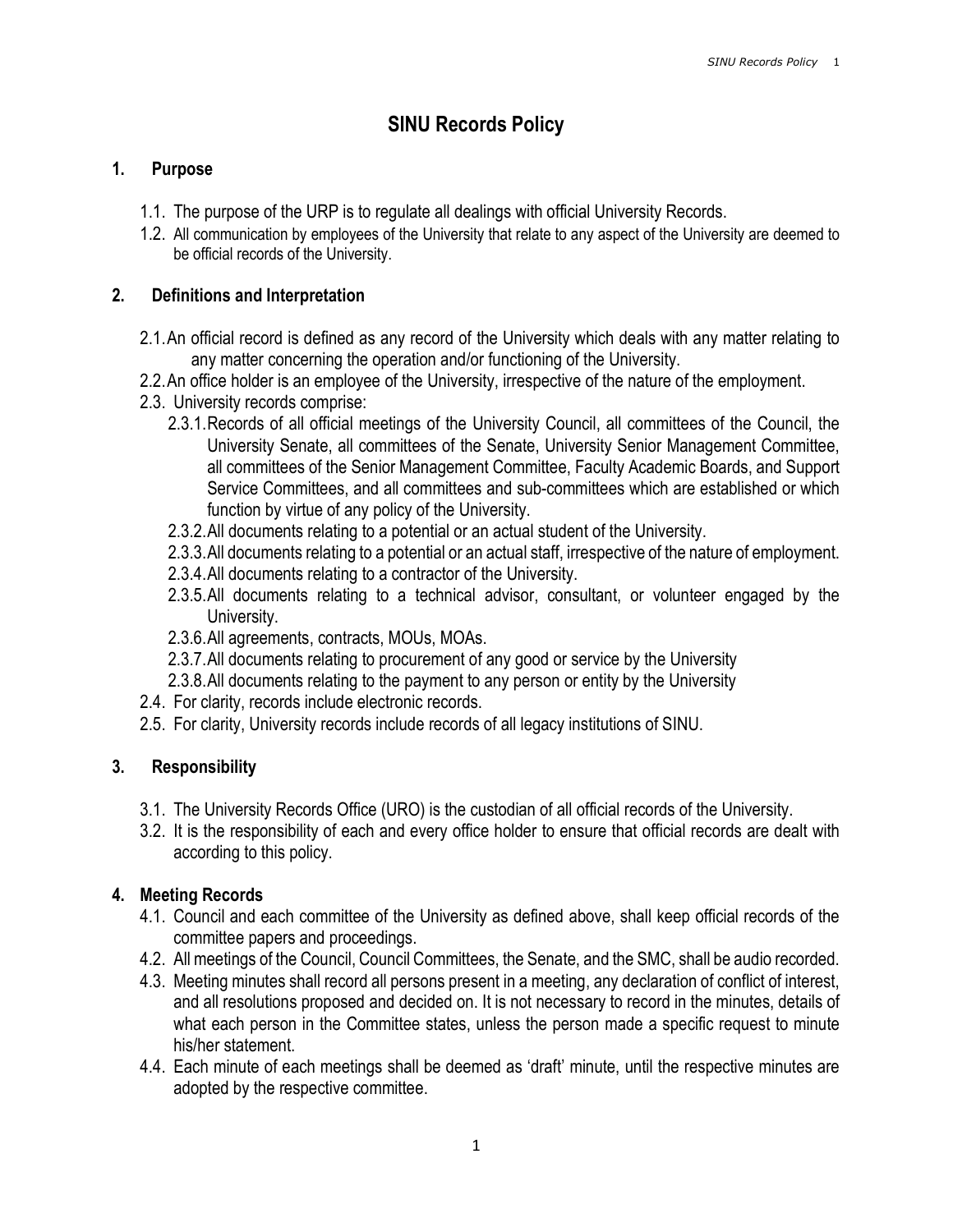- 4.5. A copy of all approved minutes, duly signed by the Chair of the respective committee and the secretary, shall be sent to the URO for records, and the original shall be pasted in a physical minute book of each committee. It is the responsibility of the respective secretary to ensure that the minute book is completed promptly after the minutes are approved.
- 4.6. A copy each of all audio recording of the proceedings of the committees listed in paragraph 2.3.1 above shall be submitted to the URO for archiving, and a copy retained in the e-folder of the respective section or office.

## 5. University Corporate Records

- 5.1. Corporate Records refer to records of all support services of the University, including records on buildings, estates, properties, contracts, human resources, financial resources, ICT resources, and library resources.
- 5.2. All corporate records on buildings, estates, properties, contracts, and agreements shall be maintained in perpetuity by the URO. It is the responsibility of the head of each section of the University dealing with any support service, to submit to the URO either hardcopy or legible e-copies of all corporate records.
- 5.3. All corporate financial resource records shall be maintained by the respective section for at least 10 years after the completion and adoption of the University's annual accounts, except where for reasons of policy, continuity or legal, certain records need to be maintained for longer periods.
- 5.4. All corporate human, ICT, and library resource records shall be either maintained at the respective section or archived with the URO for at least 10 years after the section declares in writing that it no longer needs a specific record to be maintained for the efficient functioning and good governance of the University.

#### 6. Senate and Academic Records

- 6.1. Minutes of all Faculty Academic Boards and Institute Boards shall be submitted to the Senate Secretariat for inclusion in the Senate papers as Information Papers.
- 6.2. Minutes of all School Academic Boards shall be submitted to the Faculty secretariat for inclusion in the Faculty Academic Board as Information Papers. Minutes of all Boards of a Centre of an Institute, shall be submitted to the Institute secretariat for inclusion in the Institute Academic Board as Information Papers.
- 6.3. All Senate and Academic Board, and Institute and Centre Board, papers and minutes shall be maintained in perpetuity.
- 6.4. Faculties must ensure that they maintain all programme documents for programmes that are, or have been in the past, on offer in perpetuity.
- 6.5. Faculties must submit either a hardcopy or a complete e-copy of all programme documents, external review reports, and revisions to programmes, to the URO within 30 days of the same to be approved by the Senate.
- 6.6. For legacy programmes, defined as programmes on offer prior to the date of the University Records Policy, Faculties ought to send either hard or e-copies of complete sets of all programme documents, including programmes from legacy institutions which they inherited, to the URO within 3 months from the date of adoption of the University Records Policy.
- 6.7. It is within its right for faculties to maintain complete HR records of all staff who belong to the faculty.

### 7. Student Records

7.1. Unless otherwise provided for by any regulation, or decided by the Council and/or the Senate, 7.1.1.All records on student enrolment, grades obtained, and graduation shall be maintained in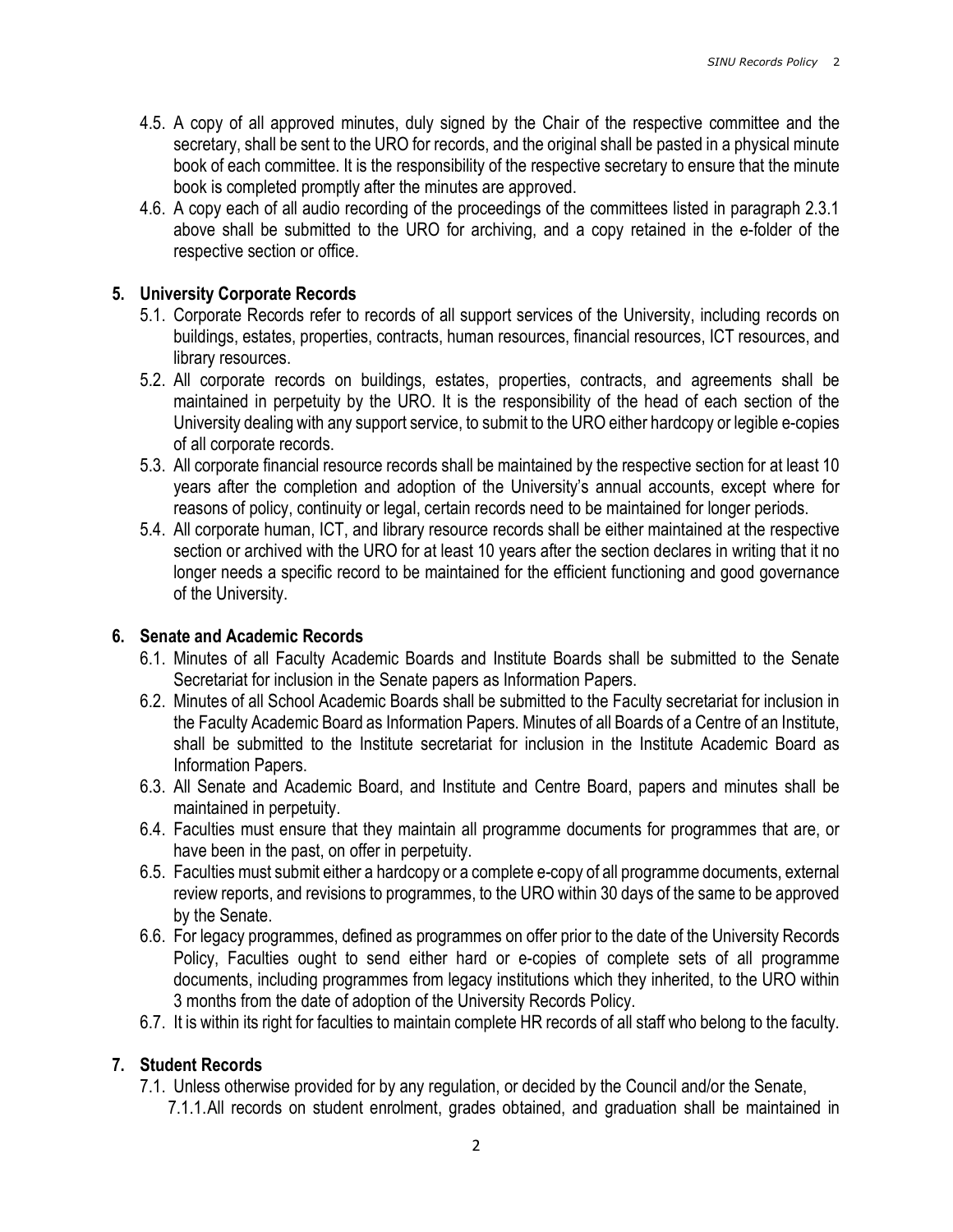perpetuity.

7.1.2.All records involving proceedings of committees dealing with student behaviour, student assessments, and examinations shall be maintained for a period of at least seven years from the date the student ceases to be a student. Were a person to resume studentship within 7 years, earlier records shall be maintained. Were a person to resume studentship after 7 years, old records shall not be reverted to decision making on student conduct.

## 8. Hard-copy Records

- 8.1. All hard-copy records shall be maintained in specific files, which are clearly named and indexed.
- 8.2. Each document in the file shall be consecutively numbered. The numbering sequence shall continue until a matter in the file is closed, and the file closed for archiving.
- 8.3. It is the responsibility of each head of section to ensure that all hardcopy records are so maintained.
- 8.4. Upon closure of a file, the file shall be handed over to the URO for archiving.

# 9. E-Records

- 9.1. Official records include all records in e-format, including email decision making concerning any operational of functional requirements of the University.
- 9.2. All employees of the University who hold administrative positions shall seek and be provided official email addresses, which shall be used for all business dealing with the administrative responsibility. Upon the transfer of the responsibility to another office holder, or upon departing the section or service of the University, the official email account shall be handed over, as part of the handing over requirements, to the successor.
- 9.3. The University's policy on communication and emails shall specify the treatment of official emails and the dealing of the University on email records.

### 10. Access to Records

- 10.1. Unless otherwise provided for by any regulation, or decided by the Council and/or the Senate, no record provided to or kept by the University shall be released to any person or organisation outside the University other than law enforcement officers duly seeking such records on the strength of a court order, or unless authorised in writing by the person whose record is so kept.
- 10.2. No staff and/or student record shall be released to any person other than the staff or the student concerned, provided that if the person requesting the record is a former staff or student of the University requesting his/her own record, the person requesting the record shall do so in writing, upon which the record shall be released to the respective staff or student.
- 10.3. If a third person or if any organisation requests for records kept on a former staff or an ex-student of the University, the records would only be released if a written authorisation to release the record to a third party was provided by the respective former staff or ex-student which request ought to be witnessed by a notary public.
- 10.4. To avoid any doubt, communication by a student through email using the official email account of a student, or using the official name of a student in the email address, or using any email address which the student logged with the Office of the Registrar during the time of his/her enrolment at SINU (which a student can periodically update as per the procedures for this), shall be treated as official communication.
- 10.5. Representations and communications from a student to the University will only be accepted from the student, parent, legal guardian or sponsor unless specified otherwise in University policies.
- 10.6. The University is not obliged to act on any communication to the University relating to a student or former student from any person or entity other than the student, parent, legal guardian or sponsor.